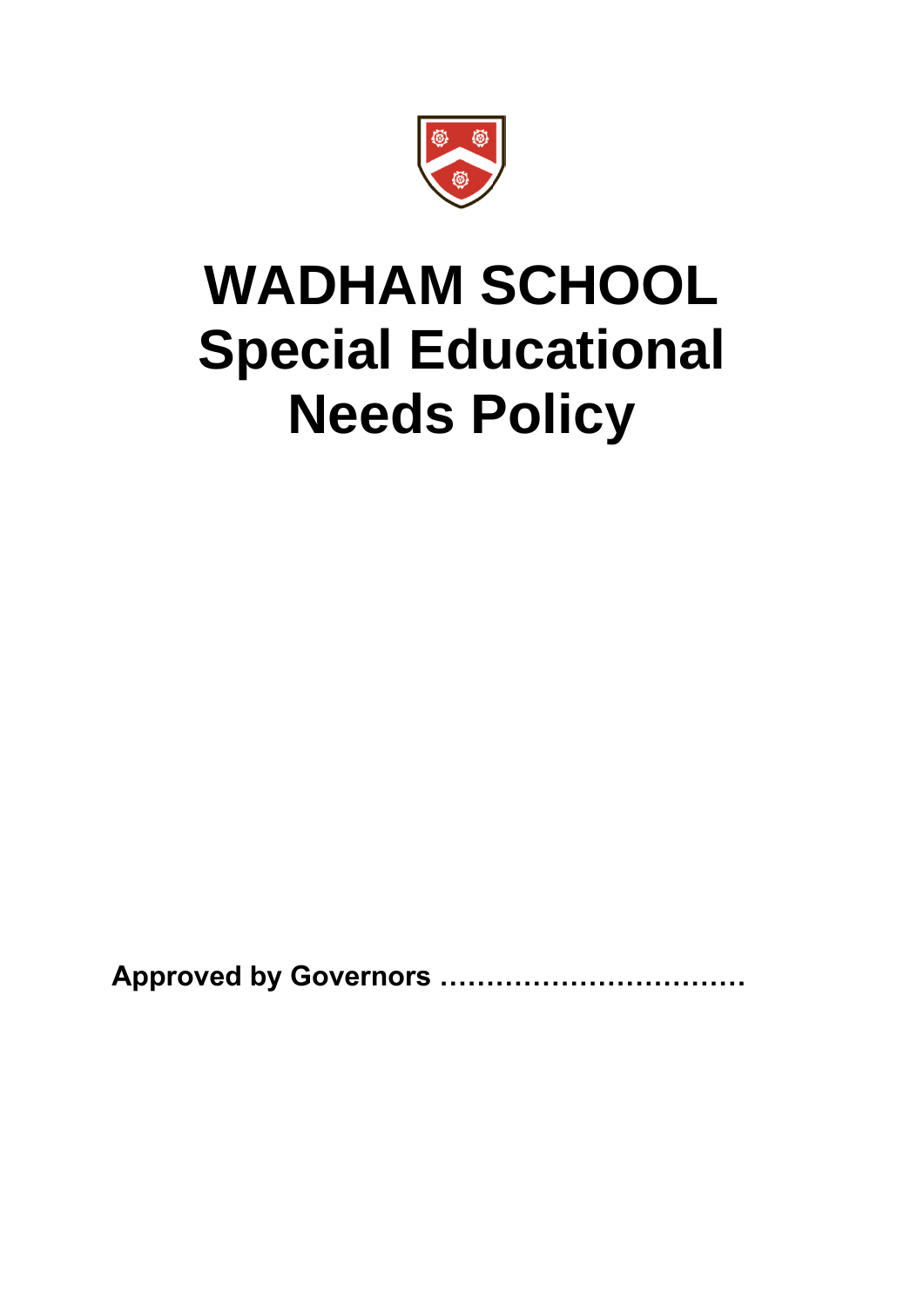# **Student Support – Mission Statement**

At Wadham School, our aim is to enable each student, whatever their challenges, to access an appropriate curriculum so that they can reach their full potential and enhance their self-esteem, wherever the starting point.

We aim to stimulate and maintain in our students' curiosity, interest and enjoyment in their own education and to personalise the provision for each student to meet their individual needs.

We will identify needs, assess and provide the most effective support for individual students, involving staff, parents and students in the assessment and understanding of the need. We will encourage students to discover their own learning style and therefore take some responsibility for their learning; teaching staff will be encouraged to use a variety of approaches to learning. Our special educational provision is made in accordance with the Childrens and Families Act 2014 and The Special Educational Needs Code of practice:

- $\Box$  A student with SFN should have their needs met
- $\Box$  Students with SEN will normally have their needs met at Wadham, but in some cases it may be necessary to use alternative settings/provision to meet the needs
- $\Box$  The views of the student will be sought and taken into account
- $\Box$  Parents have a vital role to play in supporting their child's education
- $\Box$  Students with SEN should be offered full access to a broad, balanced and relevant education, including an appropriate curriculum for the foundation learners

## **Objectives:**

 $\Box$  To ensure that provision for students with SEN is a matter for the school as a whole and all staff are fully involved.

 $\Box$  To have early identification of students with SEN

- $\Box$  To ensure that all staff have detailed information regarding students with SEN
- $\Box$  To provide students with access to all areas of the National Curriculum
- $\Box$  To provide alternative paths to learning where appropriate
- $\Box$  To provide appropriate support and resources
- $\Box$  To enable students to reach their full potential
- $\Box$  To encourage parental involvement

 $\Box$  To enable individual students to participate fully in the decision-making processes involved

## **Admission arrangements for students with SEN**

□ Wadham's SENDCo, Deputy SENDCo and Inclusion Manager are involved in annual reviews/SEN Support Reviews/EPACs and TAFs for students in Year 8, those who have an Educational Health Care Plan and those who have additional funding. In some cases, the SENDCo will attend reviews in Year 7 depending on the complexities of the student.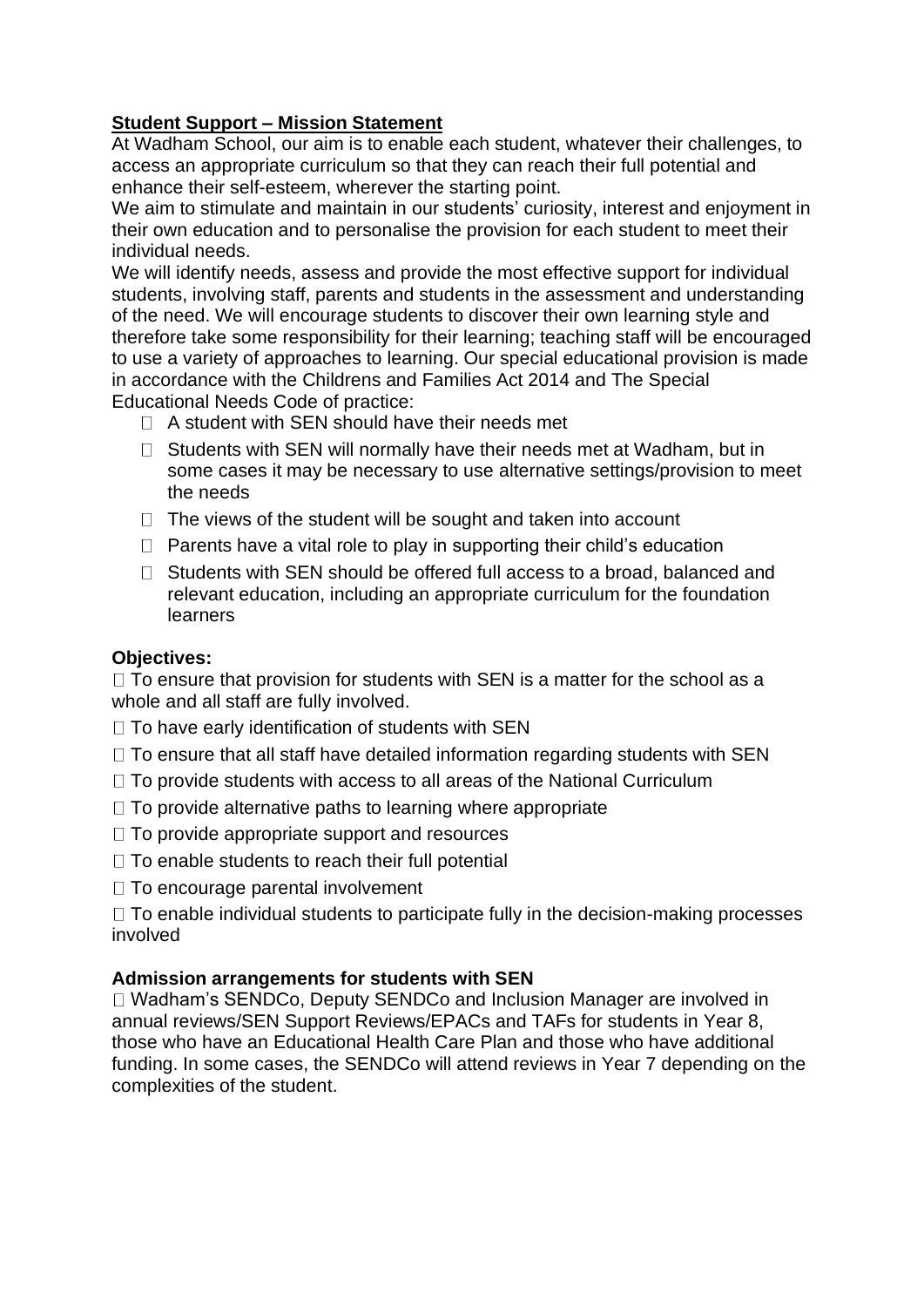$\Box$  Visits are made to middle schools prior to entry.

 $\Box$  Where possible Teaching Assistants visit those students with SEN in the middle schools, to meet with them and to observe within the classroom

 $\Box$  Any student who is feeling anxious about transfer can take part in additional visits during the summer term of Year 8.

 $\Box$  Additional meetings to discuss complex issues are arranged.

□ All students including those with SEN take part in literacy testing and induction days.

 $\Box$  Parents are invited to discuss any difficulties their child may be experiencing.

 $\Box$  For students who transfer in year, the SENDCO will contact the previous school to ensure that SEN documentation is forwarded.

 $\Box$  Arrangements will be made for working in partnership with parents

 $\Box$  Parents are kept fully informed in decisions relating to their child's Special Educational Needs

 $\Box$  Parents are encouraged to attend review meetings and parents evenings. If they do not attend they are informed either by telephone or letter

 $\Box$  The SENDCO/Deputy SENDCo/Inclusion Manager are available at all parents evening and options evening

## **Links with common Outside Agencies:**

- EP Educational Psychologist
- LSS Learning Support Service
- CAMHS Child and Adolescent Mental Health Service
- ESO Education Safeguarding Officer
- PIMS Physical Impairment Service
- Hearing Support Advisor
- SENATAS IT support
- Integrated Services OT, Physiotherapy and Speech and Language
- PFSA Parent and Family Support Adviser
- YOT Youth Offending Team
- SSPS South Somerset Partnership Schools
- ASD Autistic Spectrum/Language & Communication Team
- Traveller Education
- FIS Family Intervention Service
- School Nurse/Health Visitors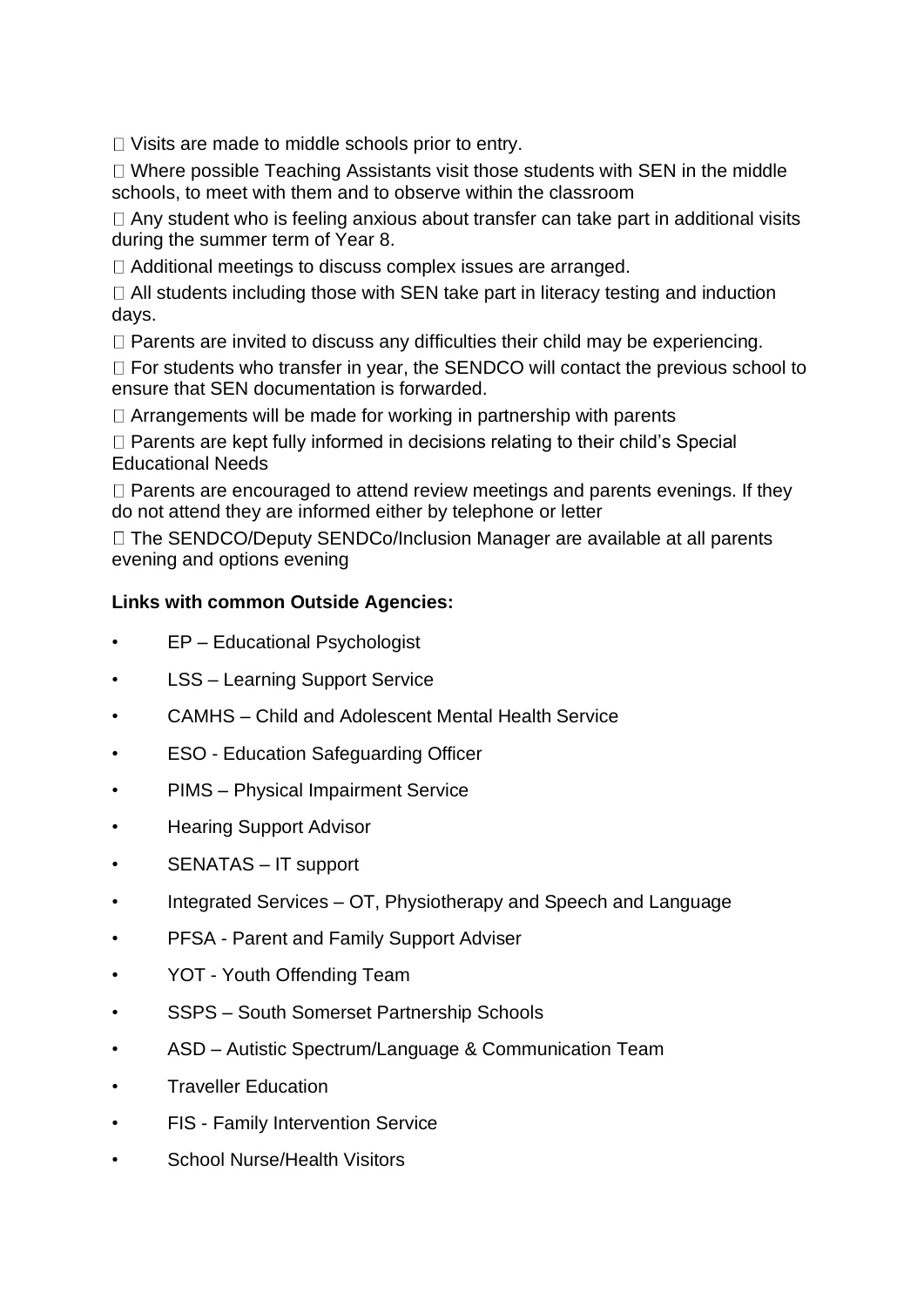- YFF Yeovil For Families
- Children's Social Care
- REACH

**To refer to the majority of the above outside agencies, an Early Help Assessment needs to be completed on the young person/family. A person with Parental Responsibility must give permission for this to go ahead, except in Safeguarding circumstances.**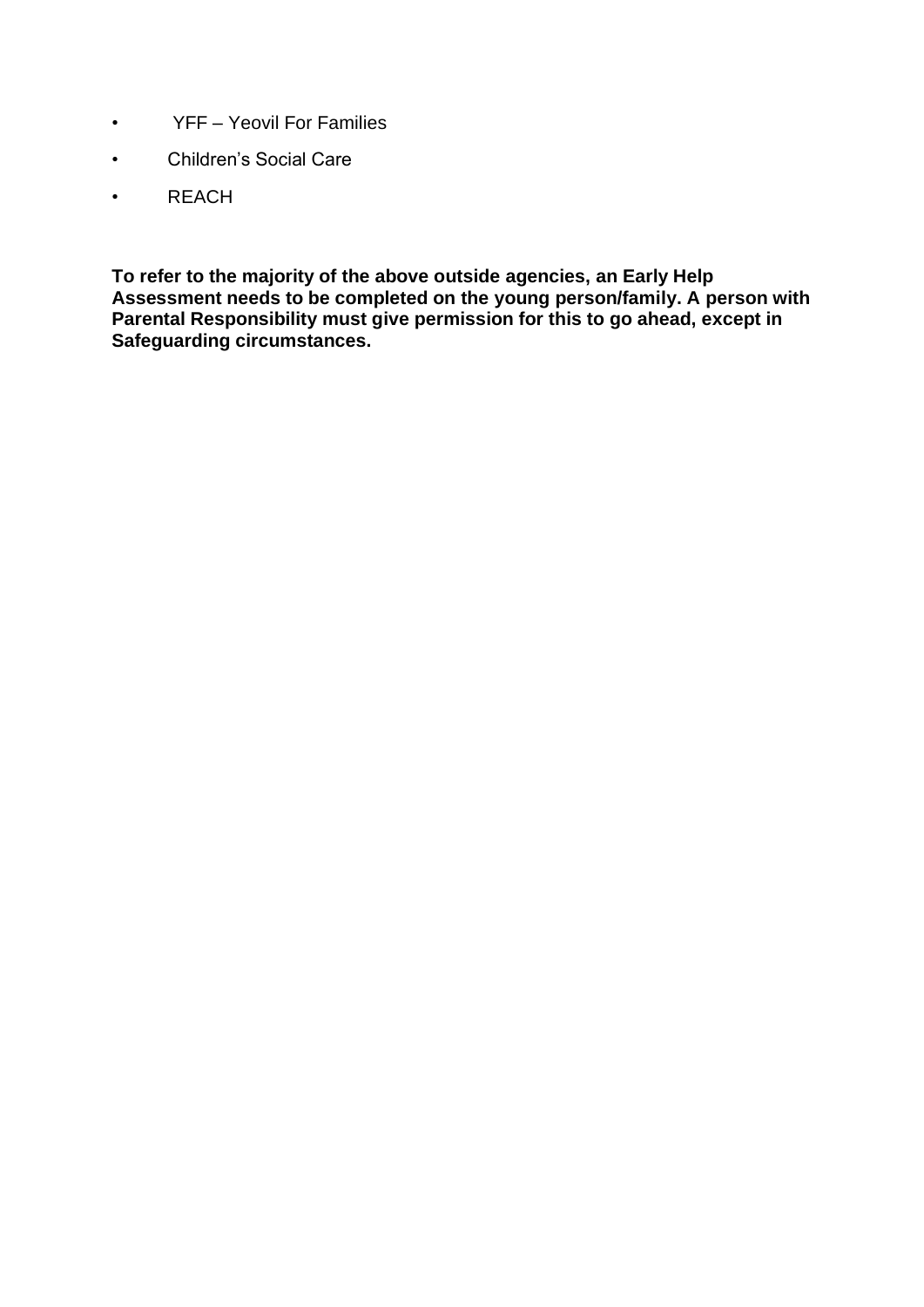## **Responsibility of Governors:**

The Governing Body will appoint a governor with responsibility for SEN, who will meet regularly with the SEN Coordinator to review and discuss SEN provision. Periodic reports will be made on the SEN provision in the school by the SENCO and the Governing Body as a whole.

Governor responsible for SEN: Mr A Hutchings

## **Complaints about the Special Education Provision in the school.**

Complaints should be addressed in the first instance to the SEN Coordinator. If the problem is unresolved, parents will be referred to the Headteacher for further discussion and thereafter, and if necessary, to the Governor for SEN who will inform the Governing Body.

## **Arrangements for Coordinating the SEN Department:**

The name of the SEN Coordinator responsible for day-today operation of the policy is Mrs Sarah Coombe

The SEN Coordinator is responsible for: -

- $\Box$  The day-to-day operation of the schools SEN Policy
- $\Box$  Liaising with and advising teachers
- $\Box$  Coordinating provision for students with SEN
- $\Box$  Managing and deploying the work of the Teaching Assistants
- $\Box$  Maintaining individual records and profiles for all students with SEN
- $\Box$  Monitoring and reviewing pupil progress
- □ Reviewing statutory Annual Reviews
- $\Box$  Liaising with parents
- $\Box$  Liaising with outside agencies
- $\Box$  Liaising with middle schools
- $\Box$  Working closely with all members of the SLT

## **Identification, assessment and provision for all students with SEN.**

In order to facilitate the early identification of students with SEN, there is close liaison with the middle school before transfer. Students identified as having difficulties are closely monitored and schools work together to ensure a smooth transition is in place. All records are transferred and pupil passports are created to meet the changing curriculum from middle school to upper school.

Within Wadham, regular meetings are held with SEN staff to discuss the needs of students and to identify any students who may have not been identified in middle schools or whose progress has changed and is now a cause for concern.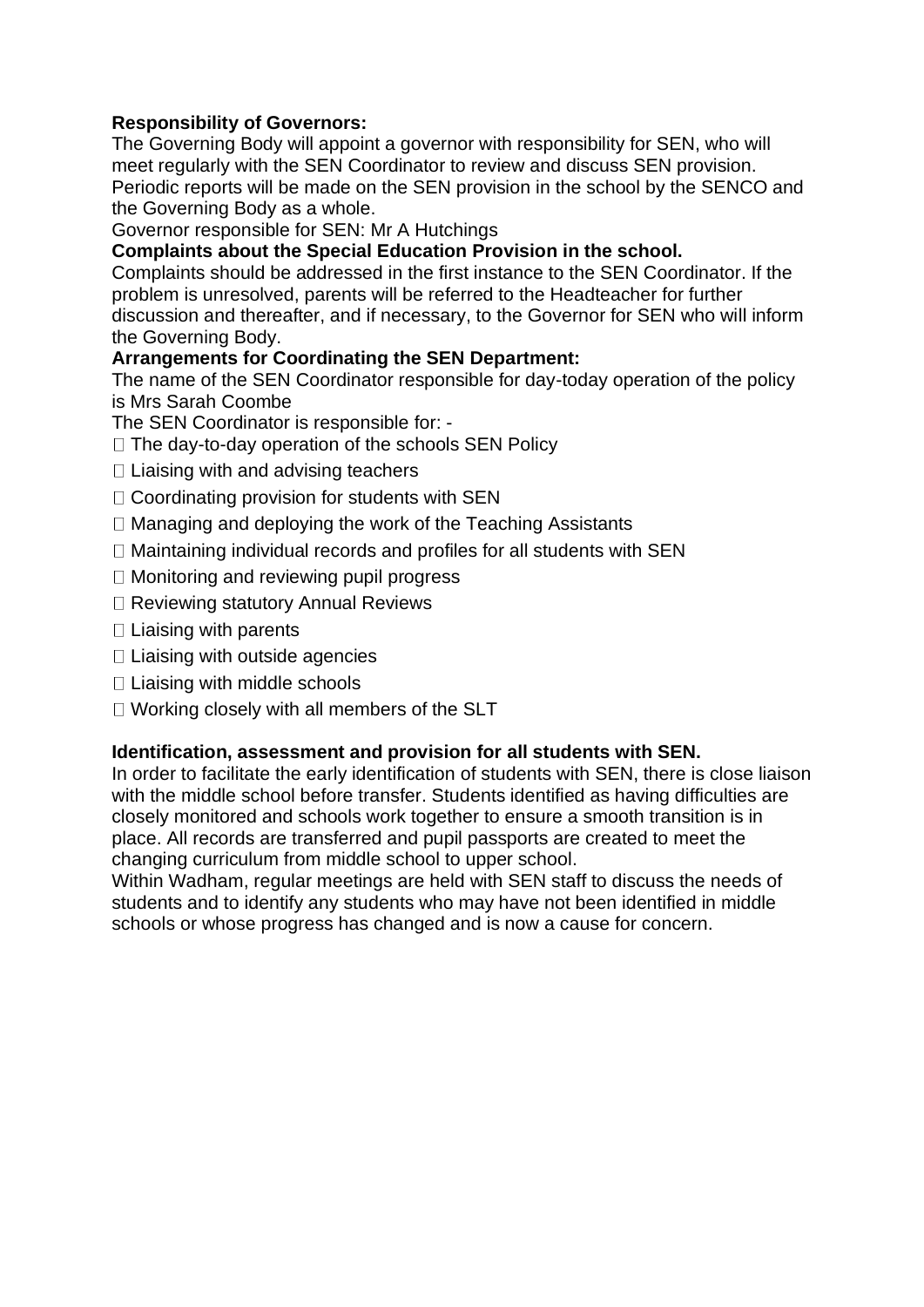#### **Basic School Entitlement;**

Basic School Entitlement relates to all students who should have a broad, balanced and differentiated curriculum.

However, some students will need action that is additional to basic entitlement. This may include literacy and numeracy interventions and/or Social and Emotional interventions, differentiated materials to meet their needs. They may work within the classroom or in small groups, or on occasions on an individual basis. These students may have a Learning Passport, which will be used to inform staff of the needs and strategies to help the student. Outside agencies/professionals may need to be involved and both parents and students will be informed if this support is necessary. Involvement of parents is also important and they will be invited in to discuss progress with the SENCO or key learning support staff and be encouraged to work closely with school.

#### **Additional funding and the EHCP process:**

Some students' needs will require additional funding. The funding may provide, for example, help within the classroom; it may provide a greater degree of personalisation; it may include subjects being taught on a 1-1 basis; extended work experience, or some education off site.

To secure extra funding, the SENCO or parent has to apply for an EHCP. This is a long process and a graduated response must be followed and evidence of need etc. gathered before an application can be made.

An Educational Health Care Plan is a statutory assessment for those students that the LEA has judged in need of careful monitoring and specific provision that should be put in place as set out in the EHCP

A parent or carer can request a statutory assessment.

Once the necessary paper work is completed, the panel at the LEA decides whether the needs of the student require this legal assessment. If it is deemed appropriate they will contact all outside agencies and school, who have to write a report which will be included in the EHCP.

Not all students with an Education Healthcare Plan have additional funding; they still have to go through the audit process.

Once an Education Healthcare Plan has been written this has to be reviewed each year and copies sent to the LEA as the Statement is a legal document.